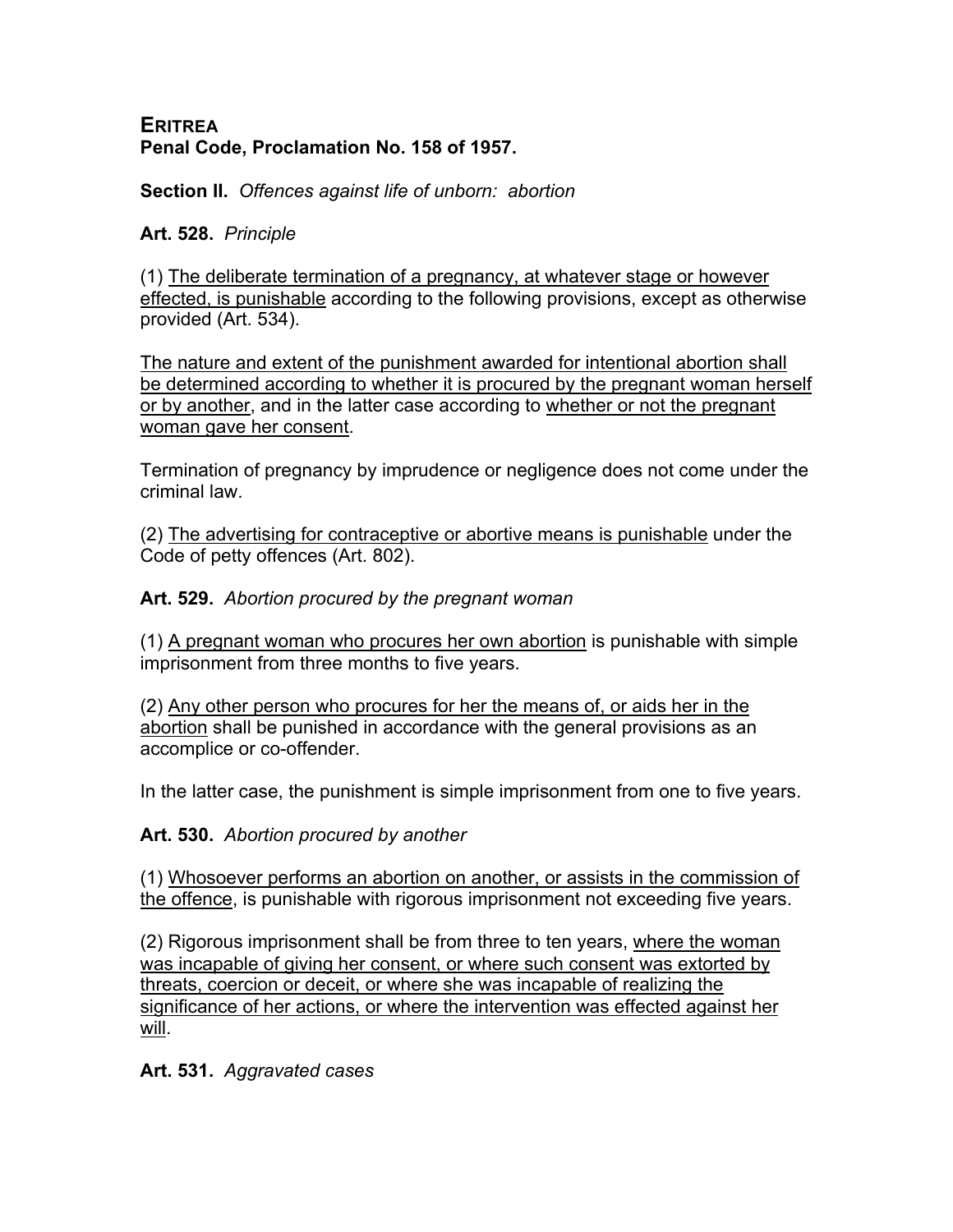(1) Where the offender has acted for gain, or where he has habitually made a profession of abortion within the meaning of Art. 90, the punishment prescribed in the preceding article shall apply and a fine shall be imposed in addition.

(2) Where the offender has improperly practised his or her profession, especially that of doctor, pharmacist, midwife or nurse, the Court shall, in addition, order prohibition of practice, either for a limited period, or, where the offence is repeatedly committed, for life (Art. 122).

# **Art. 532.** *Attempt to procure an abortion on a woman not with child*

The general provisions relating to offences impossible of completion (Art. 29) apply in the case of attempt to procure an abortion on a woman wrongly supposed to be pregnant.

# **Art. 533.** *Extenuating circumstances*

Apart from the general extenuating circumstances justifying ordinary mitigation of the punishment (Art. 79), the Court may mitigate it without restriction (Art. 185) where the pregnancy has been terminated on account of an exceptionally grave state of physical or mental distress, especially following rape or incest, or because of extreme poverty.

## **Art. 534.** *Termination of pregnancy on medical grounds*

(1) Termination of pregnancy is not punishable where it is done to save the pregnant woman from grave and permanent danger to life or health which it is impossible to avert in any other way, provided that it is performed in conformity with the following legal requirements.

(2) Except where impossible, the danger shall be diagnosed, and certified in writing, by a registered medical practitioner, after examination of the applicant's state of health.

- (3) The termination of the pregnancy shall be conditional upon:
	- (a) the findings and concurrent opinion, after a prior period of observation where necessary, of a second doctor qualified as a specialist in the alleged defect of health from which the pregnant woman is suffering, and empowered by the competent authority, either generally or in each specific case, to issue the necessary authorisation; and
	- (b) the duly substantiated consent of the pregnant woman, or where she is incapable under the provisions of civil law or on account of her physical condition of giving it, that of her next of kin or legal representative.